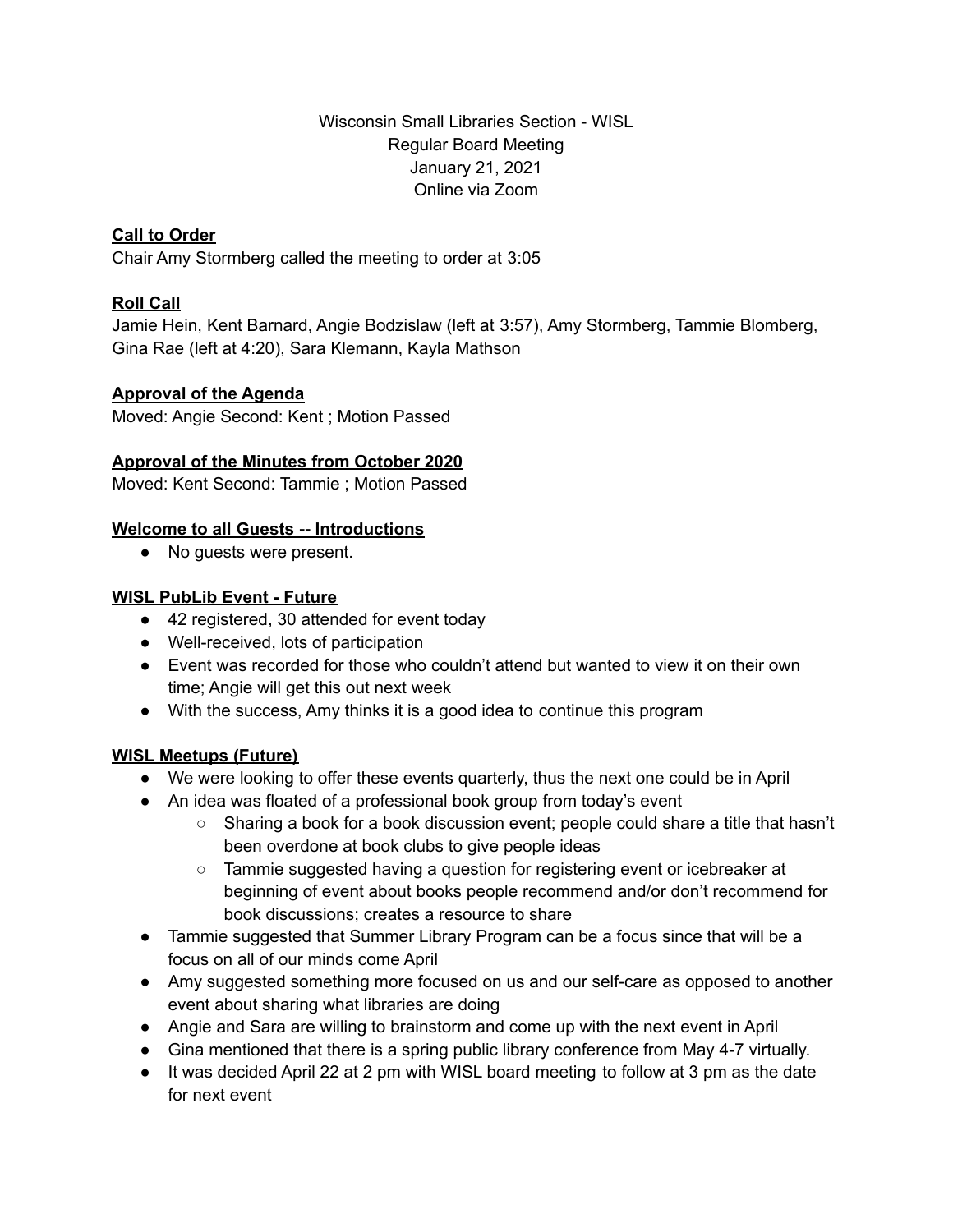### **Chair Notes - Amy**

● None to report.

## **Secretary's Notes - Jamie**

● None to report.

### **WLA Liaison Report - Gina**

- Spring WAPL conference to be virtual, May 4-7
- WAAL April 29-30
- SSCS is May 27
- WLA November 16-19 (hopefully in-person, but we will see) in Green Bay
- Hannah would like our meeting dates for the WLA website
- Gina suggested sharing a list of WLA members who checked the box to identify they are from a small library so that board members could look at and see if anyone is missing

### **LD & L Report - Sherry**

- Library Legislative Day registration closes tomorrow, January 22; it will be done virtually February 16-18
- Marathon County Public Library (MCPL) is working on leaving WVLS to join SCLS. The taskforce voted to move ahead with joining SCLS. The library board will discuss this on Monday. This is an unusual situation considering MCPL is the resource library of WVLS.
	- Gina suggested to Tammie that the small libraries within WVLS could form a committee to answer questions about the future of WVLS for them with Kent helping
- Sherry wrote a letter to the Department of Health Services (DHS) to get librarians in the same group as educators for COVID vaccines. Sherry will send an update when she knows more. DHS may have an answer on Tuesday.
- Libraries are being asked to be COVID test drop off sites.

### **Newsletter - Aubrey**

- Aubrey wasn't in attendance.
- Next newsletter is usually published in April, before the spring conference.

### **Social Media Update - Ongoing**

● Kayla will help out on Mondays for Gina.

### **COVID-19 Impact on WISL - Ongoing**

● Nothing to report. We are doing the best we can considering the circumstances.

### **2021 Conferences**

- State conferences were mentioned earlier
- ARSL October 20-23
- Kent still has lanyards that we could hand out in November.